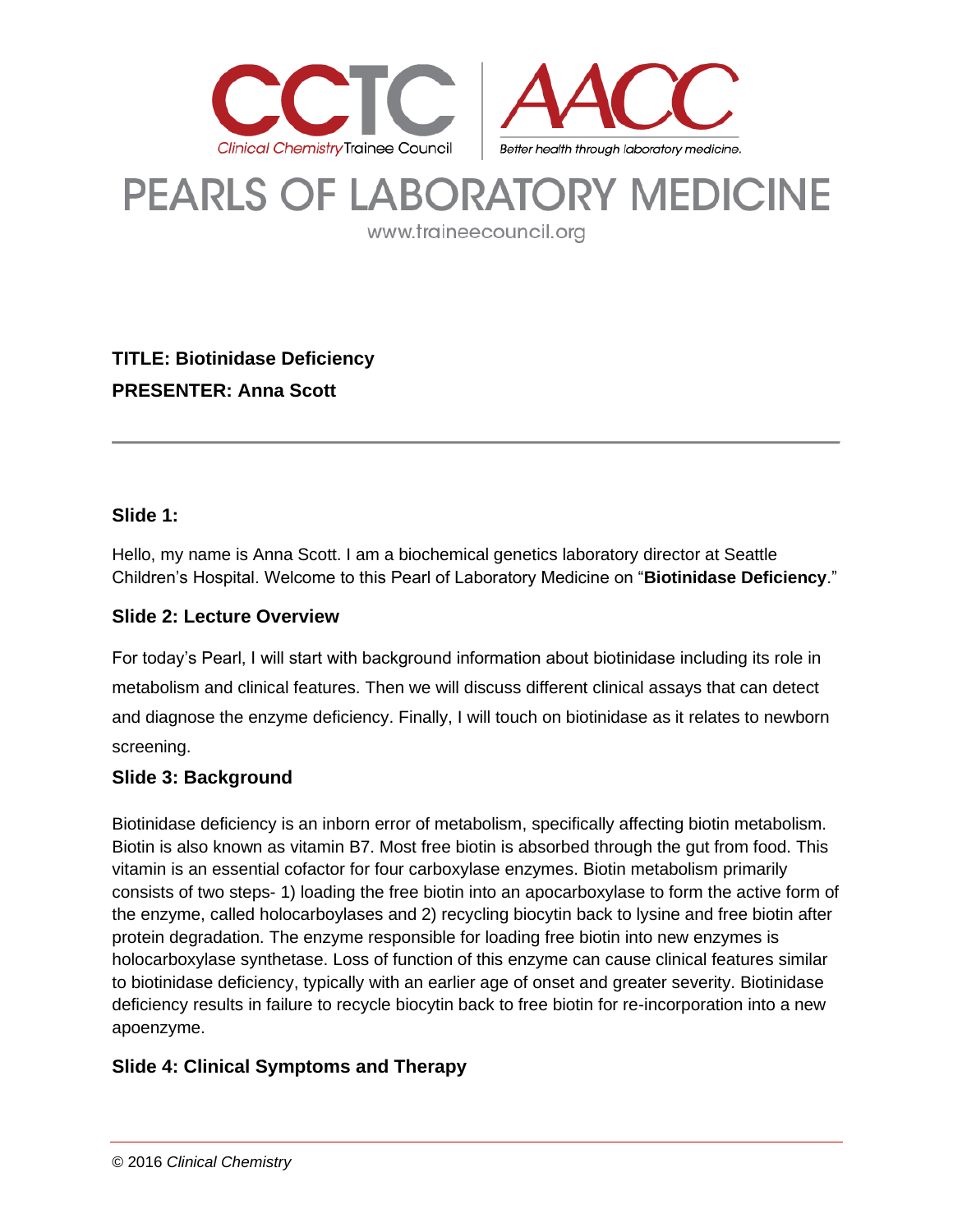Classical clinical symptoms associated with biotinidase deficiency include: alopecia, eczema, hearing and/or vision loss, and acidosis. During acute illness, hyperammonemia, seizures, and coma can also manifest. Symptoms in an untreated patient typically appear between 2 and 5 months of age. Adult on-set cases have been described with varying combinations of symptoms. There are also reports of asymptomatic adults with profound enzyme deficiency, who were only identified because newborn screening detected low activity in their children.

Typically, treatment entails a daily dose of oral biotin in the range of 5-20 mg/day; often 10 mg/day is sufficient. Therapy must be the free biotin form and early implementation can prevent all clinical symptoms. If a patient is diagnosed later in life, after the onset of hearing and vision loss, these symptoms typically do not improve with biotin therapy, but the progressive sensory loss can be stopped.

#### **Slide 5: Inheritance and Disease Variation**

Biotinidase deficiency is a genetically inherited enzymatic defect that follows autosomal recessive inheritance. The gene is encoded on chromosome 3, so both copies must carry pathogenic alterations to cause disease. The estimated incidence is 1:30,000-80,000 depending on the population. In the state of Washington, we have approximately 85,000 births per year and typically observe 1 true positive case per year. Other countries may experience much higher incidence depending on their populations. Brazil and several middle eastern countries have reported estimates as high as 1:9,000.

Classic or profound biotinidase deficiency is defined as having <10% of mean normal serum activity. Partial biotinidase deficiency is defined as enzyme activity between 10 and 30% of mean normal. Some patients who fall within this range develop symptoms while others remain asymptomatic. There is on-going debate among physicians who treat these patients about the importance or need for long-term care and oral biotin therapy for partial enzyme deficiencies.

#### **Slide 6: Metabolic Role**

We can't have a biochemistry talk without a couple of chemical pathways. As I mentioned in the introduction, biotin is a cofactor for four enzymes essential for three different areas of basic metabolism- amino acid catabolism, lipid metabolism, and gluconeogenesis. Poor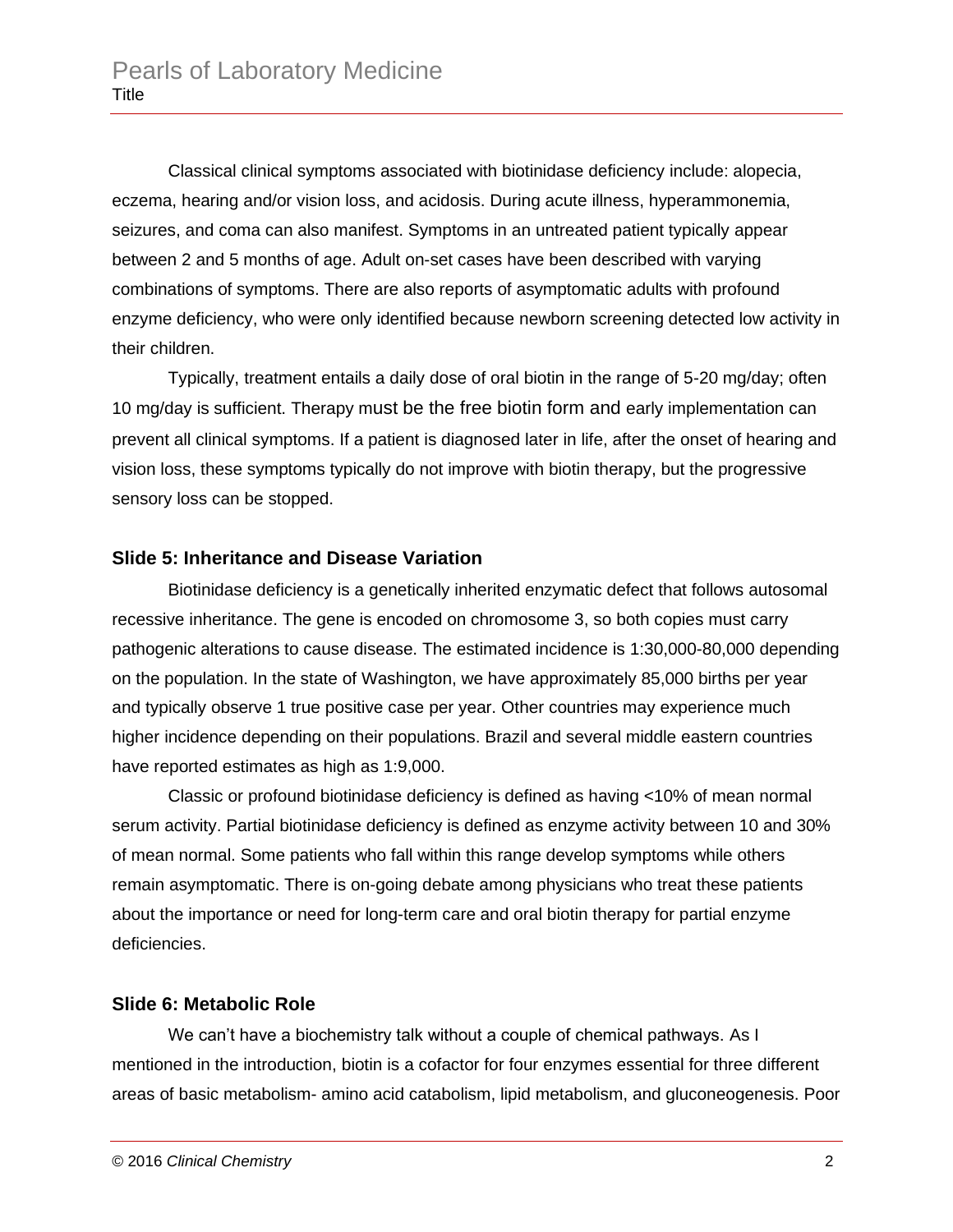function of these carboxylases leads to biochemical abnormalities that can be detected in blood and urine.

Within amino acid catabolism, the enzyme 3-methylcrotonyl-CoA carboxylase is responsible for converting 3-methylcrotonyl-CoA to 3-methylglutaconyl-CoA as part of leucine breakdown. Propionyl-CoA carboxylase is part of both amino acid and lipid metabolism by converting propionyl-CoA into methylmalonyl-CoA and finally succinic acid to feed the citric acid cycle. Pyruvate carboxylase is also part of lipid metabolism and converts pyruvate into oxaloacetate, again feeding carbon units into the citric acid cycle. The final carboxylase is acetyl-CoA carboxylase that is part of gluconeogenesis and reacts with acetyl-CoA to form malonyl-CoA ultimately leading to glucose synthesis. Defects in these enzymes can manifest as abnormal biochemistry with accumulation of organic acids causing acidosis and hyperammonemia.

## **Slide 7: Clinical testing**

Testing for biotinidase deficiency is considered high complexity testing and typically goes to biochemical genetics laboratories. All of the tests that can be used to detect abnormalities associated with biotinidase deficiency are considered laboratory developed tests (LDTs). The most diagnostic assay is measuring biotinidase activity in plasma. An abnormal enzyme result typically leads to DNA sequencing for confirmation. DNA analysis can be helpful for partially reduced activities, particularly if there is a question about sample handling. There is a common variant, where an aspartic acid is changed to histidine and causes 50% loss of activity for that allele. If we revisit our model pedigree, now one parent carries the common variant, aspartic acid to histidine, and the other carries a classic null mutation. Here the total measurable enzymatic activity varies with the individual's genotype. Our D444H carrier would have about 75% of normal activity, with full activity from the orange allele and half of normal activity from the red allele. The children would have a mixture of activities ranging from 25 to 100%. DNA sequencing can clarify the reduced enzyme activity and provide additional information for counseling the family.

## **Slide 8: Untargeted Evaluation**

For patients not covered by a newborn screening program, presenting symptoms can be nonspecific and lead to a broader metabolic workup. Such evaluation often includes urine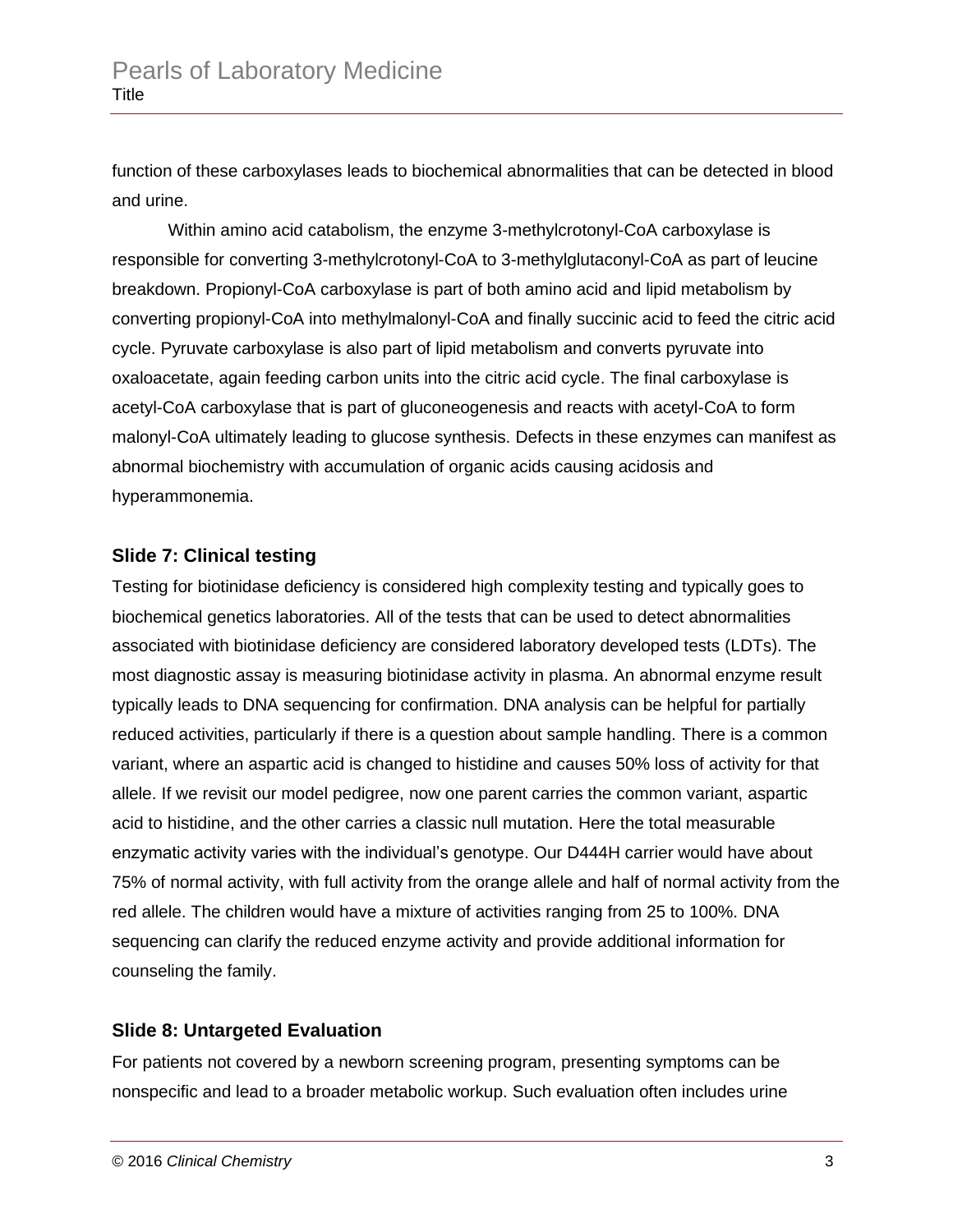organic acid analysis and plasma acylcarnitines. While these are not typically diagnostic for biotinidase deficiency, these results can be suggestive and trigger more specific enzyme analysis. On this slide, the yellow and blue highlights indicate which test would detect each compound. As mentioned earlier, the carboxylases in amino acid catabolism can lead to increased excretion of organic acid intermediates: 3-hydroxyisovaleric acid, 3 methylcrotonylglycine, propionylglycine, or 3-hydroxypropionic acid. Plasma acylcarnitine analysis can have increased C5-OH; this is 3-hydroxyisovalerylcarnitine. Note, the carnitine conjugate is a metabolite included in many newborn screening programs. Significant elevations of C5-OH with normal biotinidase activity by newborn screening may be indicative of holocarboxylase deficiency.

#### **Slide 9: Enzyme Activity**

Biotinidase enzyme activity is the most specific clinical testing for biotinidase deficiency. A UV absorption based colorimetric assay is the gold standard. Patient plasma is incubated with an artificial substrate linked to 4-amidobenzoic acid. Following incubation at 37°C, biotin is cleaved and 4-amidobenzoic acid undergoes a second reaction with excess nitrite and N-1-naphthylethylene-diamine dihydrochloride to generate a mauve-colored product. The amount of product formed can be quantified based on the absorbance at 546 nm and a rate calculated from the total incubation time. Absolute values differ between labs and requires local validation of the assay to establish normal and affected ranges. Percentage of mean normal activity may be a more consistent way of comparing results between laboratories. Note, measured enzyme activity in general depends on what tissue the enzyme is expressed in. Many enzymes measured in the biochemical genetics laboratory (such as for storage diseases) require intact cells. Biotinidase is fairly robust and can be readily assayed from serum, plasma, or dried blood spots, facilitating its early incorporation into newborn screening programs. For the newborn screening, a multiplexed fluorescence-based assay was developed, and FDA approved. Diagnostic testing methods vary between laboratories and as of 2019, there is not yet commercial proficiency testing available.

#### **Slide 10: Assay Controls**

Despite the absence of official proficiency testing, there are good practices expected of all laboratories who perform this analysis. An enzyme assay should always include normal and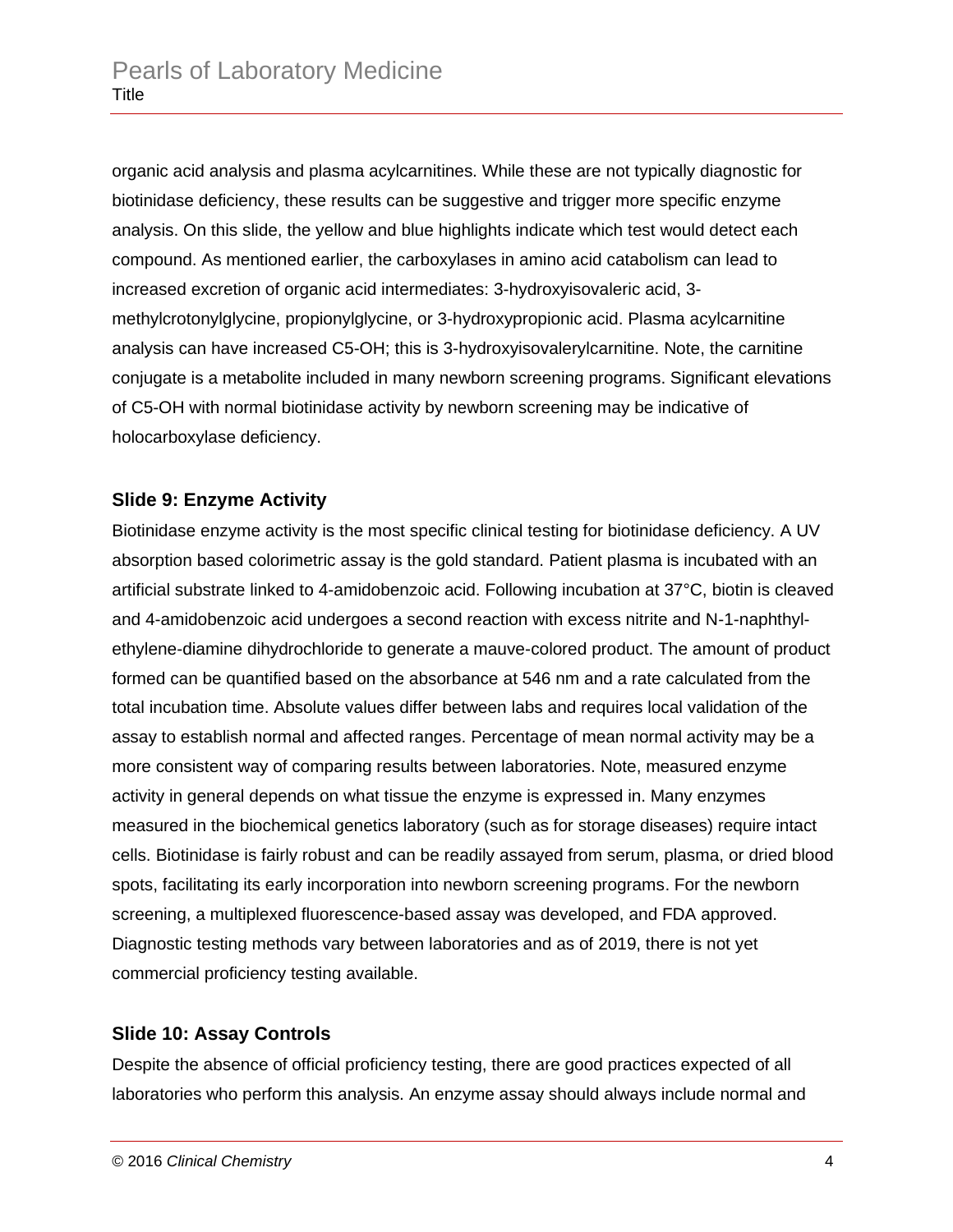"deficient" controls, as well as patient blanks to test for endogenous interference. In the absence of genuine affected patients, a normal plasma sample can be heat inactivated to create a "deficient" specimen. Depending on the situation, additional controls may be helpful such as collecting a second individual at the same time as the patient for shipping and handling control. Measuring the activity of a second enzyme on the same sample can also serve as sample quality assurance. Labs rely on repeat analysis, correlation with DNA results and/or sample exchange with other biochemical genetics labs to establish and maintain testing proficiency.

#### **Slide 11: Interference Effects**

A variety of causes can lead to assay interference, manifesting as either reduced or inappropriately normal results. Some common causes of reduced activity include sample handling (excess heat or humidity), incomplete drying of the blood spot card, repeat freeze/thaw cycles, or delayed sample processing of the plasma. Clinical therapy that can cause artificially increased activity include blood transfusions or treatment with sulfa drugs. The fluorescencebased newborn screening kits are prone to different interferences including: ampicillin, bilirubin, hemoglobin, and glutathione.

Secondary biotin deficiency with normal enzyme activity has been reported in individuals who consume excessive amounts of raw eggs. The avidin protein readily binds biotin, as we know from the common use of streptavidin beads in many clinical immunoassays. On a related note, high dose biotin supplementation can cause interference with many of these bead-based assays. Patients on therapy should inform the laboratory when having other testing performed.

#### **Slide 12: Biotinidase Deficiency is Ideal for Newborn Screening**

The first guidelines for population health screening were proposed by Wilson and Jungner in 1968 and these have served as guidance for a variety of programs around the world. Newborn screening programs in the United States have used this framework to evaluate metabolic disorders for inclusion. Biotinidase deficiency is well described and easily diagnosed by enzyme analysis. Therapy is cheap and effective. Patients typically present between 2 and 5 months of age, so diagnosis in the pre-symptomatic period can prevent all clinical symptoms. The screen itself is cheap and easy to perform on a dried blood spot. We have infrastructure to test babies and connect affected individuals with health care resources to manage the disease. Multiple studies have estimated the cost-effectiveness of biotinidase screening and supported screening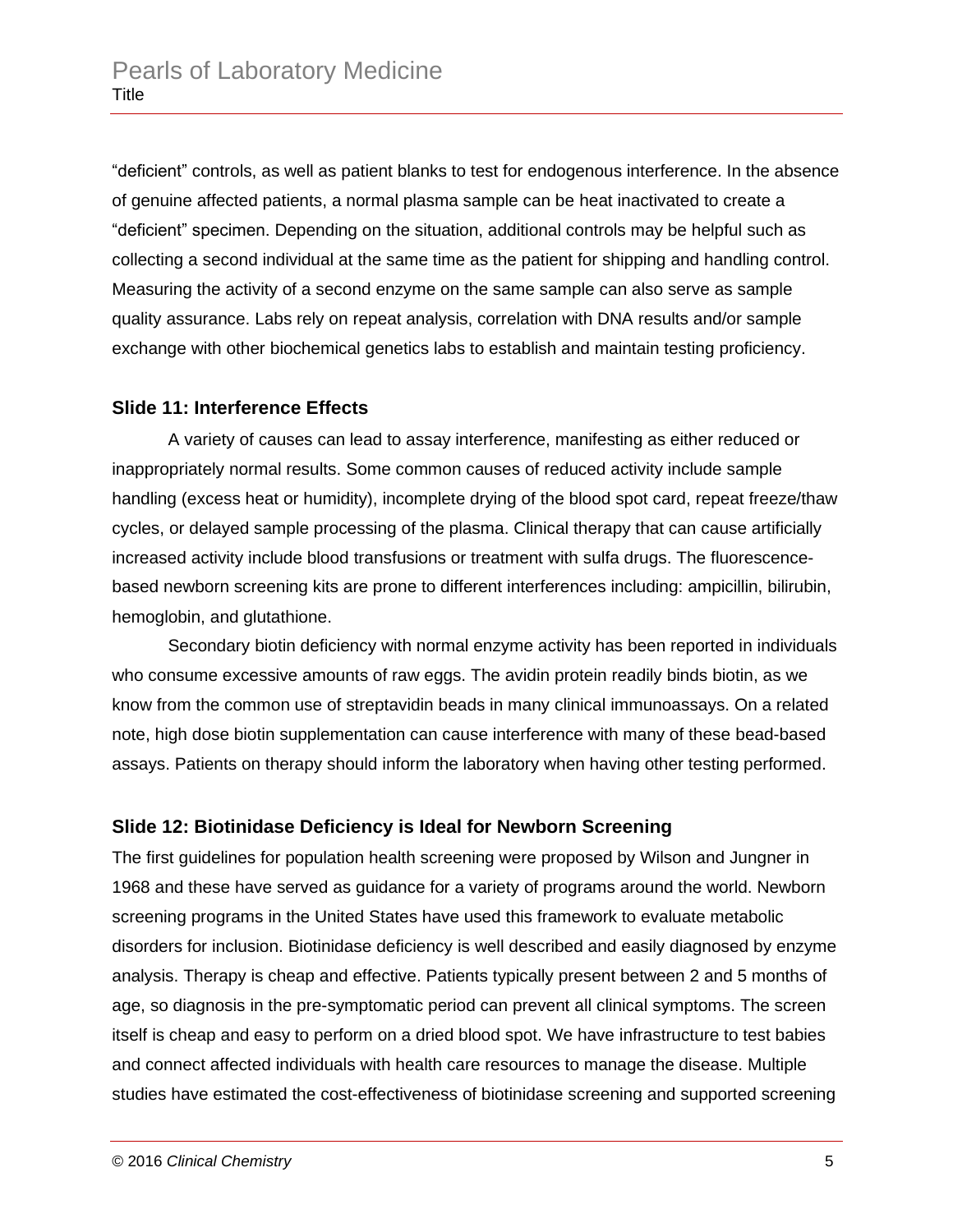of this disease. Finally, Americans have supported newborn screening and in recent years advocated for expansion of the program to include even more diseases. For all of these reasons, biotinidase deficiency screening has expanded throughout the world. All 50 states in the United States and more than 30 other countries include biotinidase enzyme activity evaluation as part of neonatal screening to facilitate early diagnosis and therapeutic intervention.

## **Slide 13: Main Points**

Here are three main points that I hope you take away from this presentation:

- 1. Biotinidase deficiency is a systemic enzyme defect that results in a variety of clinical features.
- 2. The disease is completely treatable with oral biotin (vitamin B7) supplementation.
- 3. Measuring enzyme activity in plasma is the most rapid and specific means of diagnosing a patient.

## **Slide 14: References**

- 1. Strovel ET, Cowan TM, Scott AI, Wolf B. Laboratory diagnosis of biotinidase deficiency, 2017 update: a technical standard and guideline of the American College of Medical Genetics and Genomics. Genet Med 2017; online only.
- 2. Wolf B. Biotinidase deficiency. GeneReviews. <https://www.ncbi.nlm.nih.gov/books/NBK1322/> (updated June 2016).
- 3. Colon PJ and Greene DN. Biotin Interference in Clinical Immunoassays. J Appl Lab Med 2018;6:941-951.
- 4. Dobrow MJ, Hagens V, Chafe R, Sullivan T, Rabeneck L. Consolidate principles for screening based on a systematic review and consensus process. CMAJ 2018;190:E422-E429.

## **Slide 15: Disclosures**

I work for a biochemical genetics laboratory that offers biotinidase testing as fee-forservice testing.